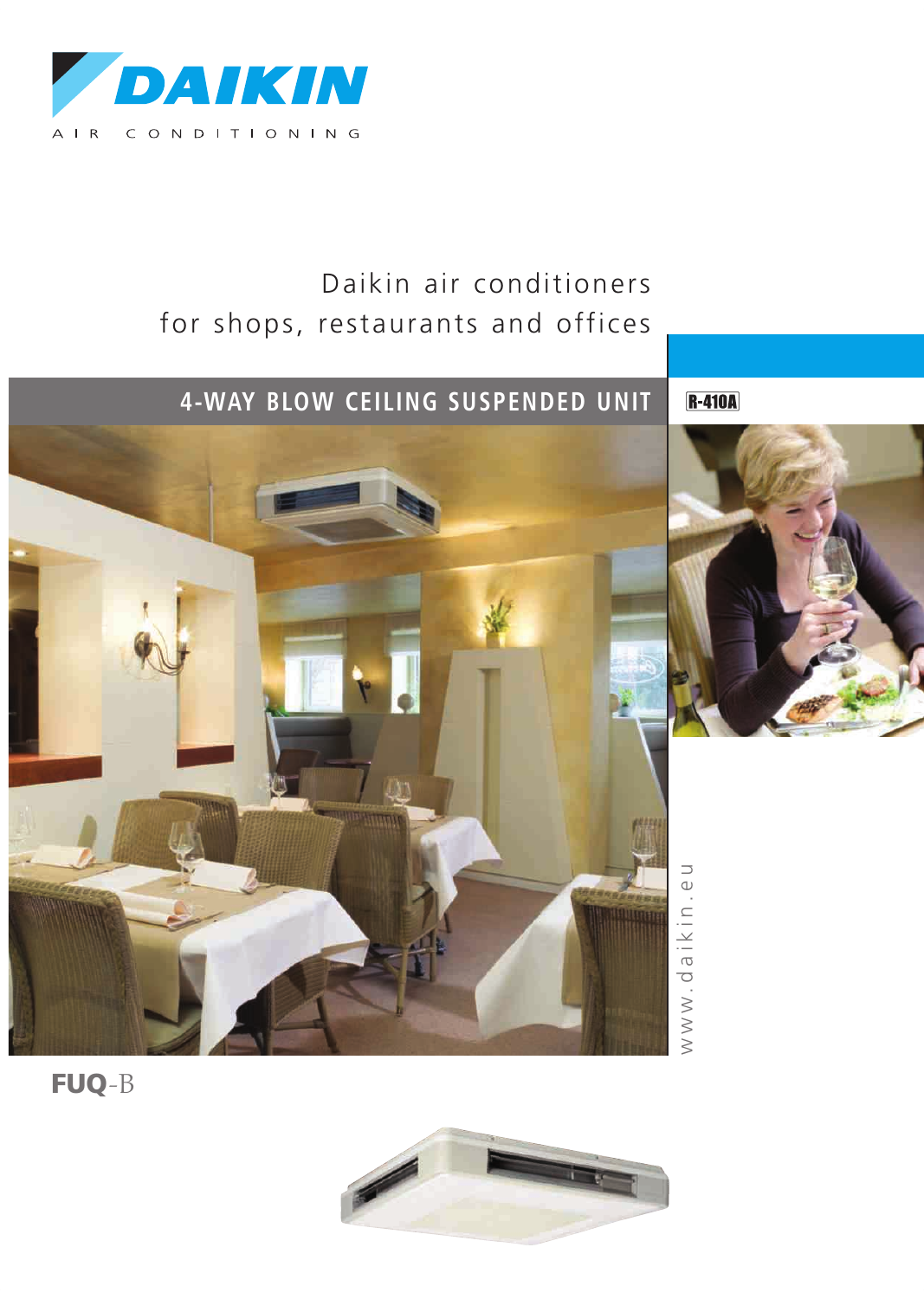



*The 4-way blow ceiling suspended cassettes are the ideal solution for rooms,shops or offices without false ceilings. Since they are installed directly into the ceiling they do not take up any floor or wall space.*

*These indoor units are an excellent solution for larger areas with high occupancy.*

### **COMFORT**

- Air flow distribution for ceiling heights up to 3.5m without loss of capacity.
- To maximize your comfort, you are able to select several air flow patterns from your remote control:

#### **Draught prevention (heating mode):**

Prevents draughts by automatically changing to horizontal air flow discharge when heating mode is started up.

#### **Auto swing:**

Vertical auto swing automatically moves the flaps up and down to distribute air effectively throughout the whole room.

#### **5 different air flow patterns:**

All five different air flow patterns between 0° and 60° can be freely selected. The chosen air flow pattern will be maintained during the operation of the air conditioner.

### **Auto blow air flow control:**

The last selected air flow pattern is memorized and automatically reset the next time the unit is turned ON. Initial setting is 30° for cooling and 60° for heating.



5 different air flow patterns ,,,,,,,,,,,,,,,,,,,,,,





cooling and 60° for heating

- You have the choice of 2 fan speeds to select: high or low. A high fan speed provides maximum reach while a low fan speed minimizes drafts.
- Daikin's special dry programme reduces humidity in the room without variations in room temperature.
- The indoor unit contains an air filter which removes microscopic particles and dust.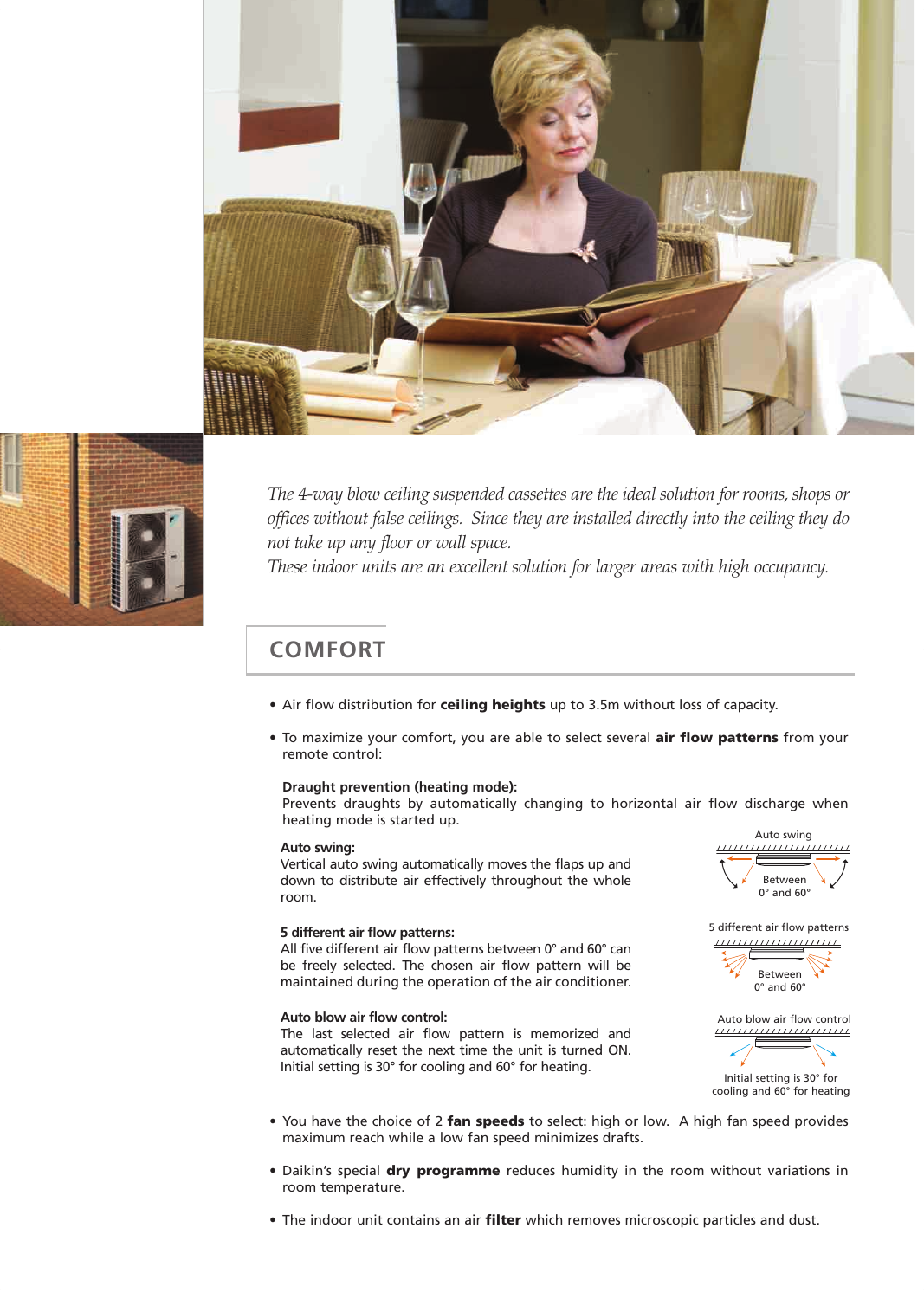### **FLEXIBLE INSTALLATION & EASY TO USE AND MAINTAIN**

- The air is discharged in 4 directions.
- It is possible to shut off one or 2 flaps enabling the unit to be installed in the middle of the room, in a corner or in a small room.



- The **outdoor unit** can be installed on a roof or terrace or placed against an outside wall.
- Special **anti-corrosion treatment** of the outdoor unit's heat exchanger fin, gives greater resistance against acid rain and salt corrosion. Additional resistance is provided by a rustproof steel sheet on the underside of the unit.



- Daikin **remote controls** give you easy control at your fingertips.
- The wired remote control provides you with a schedule timer, enabling the air conditioning to be programmed daily or weekly.
- The optional remote ON/OFF enables you to start/stop the air conditioning from a mobile phone via a telephone remote control (field supply). The optional forced OFF enables you to switch off the unit automatically. E.g. when a window is opened, the unit switches off.





Infrared remote control (Optional)



Wired remote control (Optional)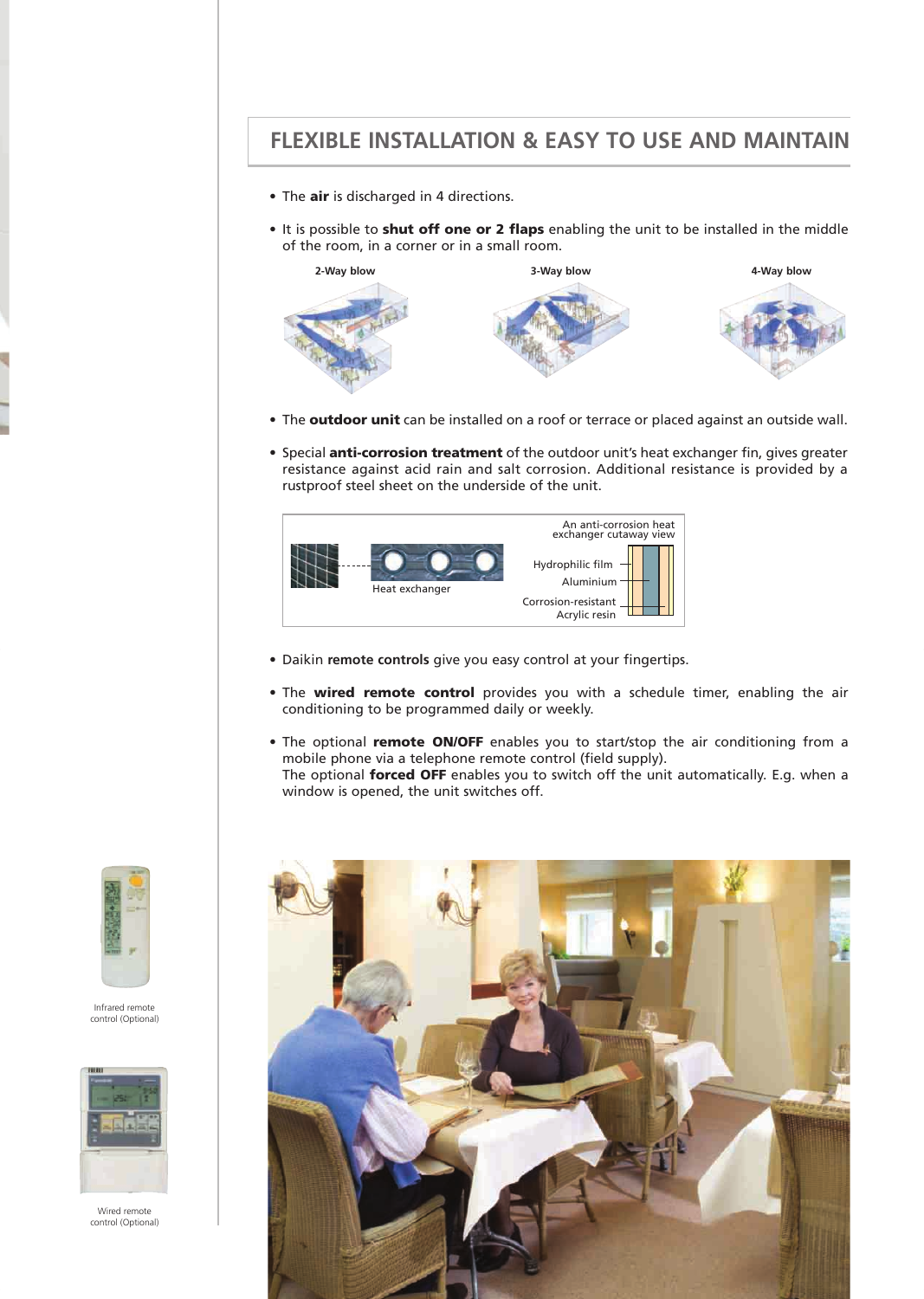### **ENERGY EFFICIENT**

- Energy label: up to class A
- Inverter technology :
	- 1. Improved energy efficiency:

The use of integrated inverter control ensures maximum energy efficiency by supplying only the required heating or cooling load where a standard non inverter unit would supply maximum load in an on/off regime.



2. Improved comfort:

The rapid start up time provided by the inverter increases comfort by reducing the lead time in obtaining the required indoor temperature. Once the required temperature is reached, the inverter unit continuously scans the room for small changes and adjusts the room temperature in seconds, thereby increasing comfort once again.

• The '**home leave**' function button should be set when the occupant leaves the room for a lengthy period of time, such as a holiday. When the function is activated, the room temperature is automatically set to a minimum of 10°C, at which point all connected indoor units will switch to heating mode. The function ceases to operate when the room temperature reaches 15°C and should also

### **APPLICATION OPTIONS**

• This model can be used for cooling only or heating.

be switched off when the occupant returns home.

• It is possible to use the indoor unit in pair (connecting one indoor to one outdoor), twin, triple application (connecting up to 3 indoors in the same room to a single outdoor).



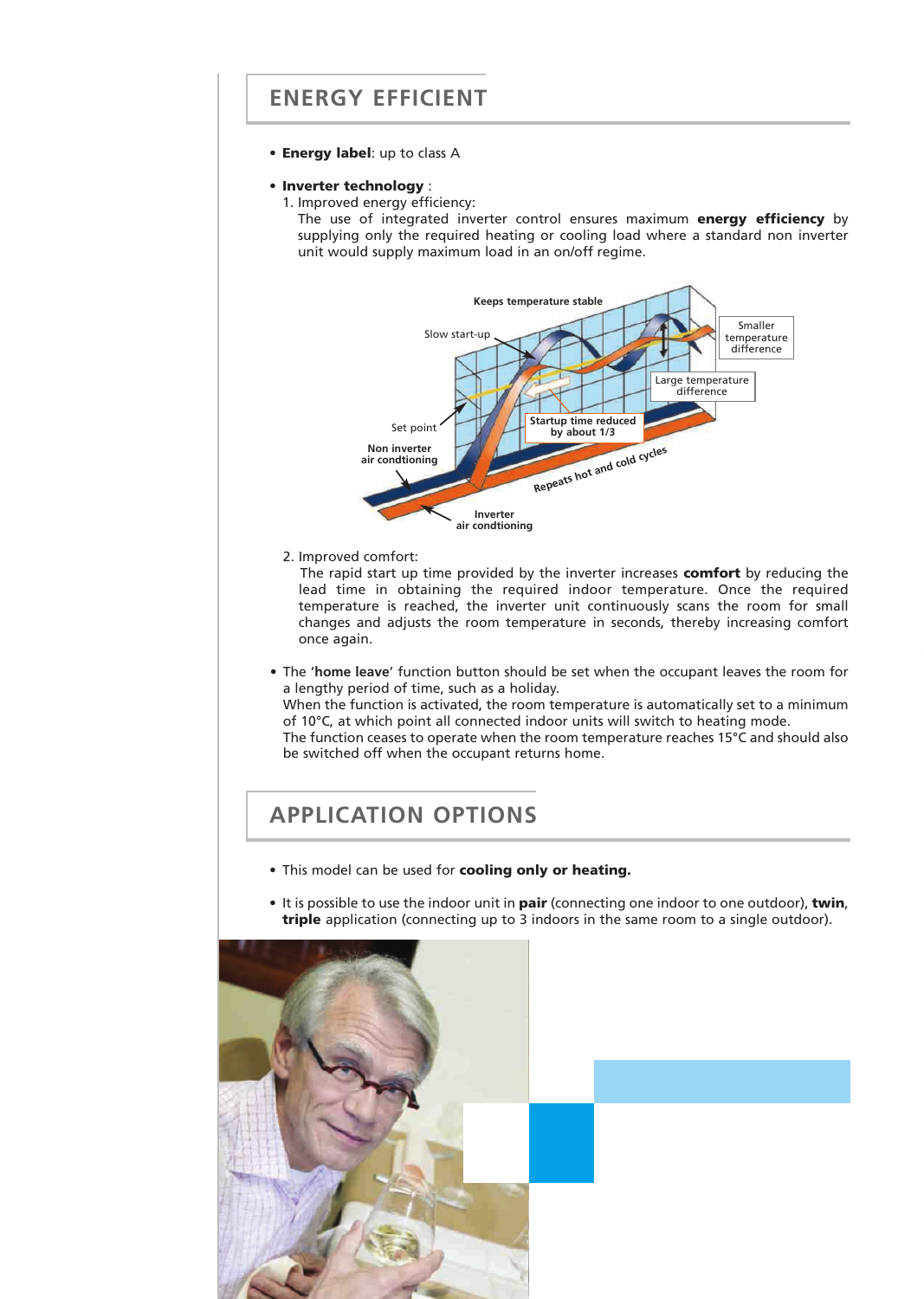# **Capacity and power input**

| <b>COOLING ONLY - NON INVERTER (air cooled)</b>           |         |         |               | <b>FUQ71B</b><br><b>RR71BV3/W1</b> | <b>FUQ100B</b><br><b>RR100BV3/W1</b> | <b>FUQ125B</b><br><b>RR125BW1</b> |                |                |               |
|-----------------------------------------------------------|---------|---------|---------------|------------------------------------|--------------------------------------|-----------------------------------|----------------|----------------|---------------|
| Cooling capacity                                          |         | nominal | kW            | 7.10                               | 10.00                                | 12.20                             |                |                |               |
| Nominal input                                             |         | nominal | kW            | 2.70/2.65                          | 3.83/3.78                            | 4.57                              |                |                |               |
| EER                                                       |         |         |               | 2.63/2.68                          | 2.61/2.65                            | 2.67                              |                |                |               |
| Energy label                                              |         |         |               | D/D                                | D/D                                  | D                                 |                |                |               |
| Annual energy consumption                                 | cooling |         | kWh           | 1,350/1,325                        | 1,915/1,890                          | 2,285                             |                |                |               |
| HEAT PUMP - NON INVERTER/INVERTER CONTROLLED (air cooled) |         |         | <b>FUQ71B</b> | <b>FUQ100B</b>                     | <b>FUQ125B</b>                       | <b>FUQ71B</b>                     | <b>FUQ100B</b> | <b>FUQ125B</b> |               |
|                                                           |         |         |               | RQ71BV3/W1                         | RQ100BV3/W1                          | <b>RQ125BW1</b>                   | RZQ71B8V3      | RZQ100CV1/BW1  | RZQ125CV1/BW1 |
|                                                           |         |         |               |                                    |                                      |                                   |                |                |               |
| Cooling capacity                                          |         | nominal | kW            | 7.10                               | 10.00                                | 12.20                             | 7.10           | 10.00          | 12.50         |
| Heating capacity                                          |         | nominal | kW            | 8.00                               | 11.20                                | 14.50                             | 8.00           | 11.20          | 14.00         |
| Nominal input                                             | cooling | nominal | kW            | 2.70/2.65                          | 3.83/3.78                            | 4.57                              | 2.21           | 3.12/3.12      | 4.15/4.05     |
|                                                           | heating | nominal | kW            | 2.53/2.44                          | 3.58/3.54                            | 4.88                              | 2.34           | 3.37/3.28      | 4.33/4.36     |
| EER                                                       |         |         |               | 2.63/2.68                          | 2.61/2.65                            | 2.67                              | 3.21           | 3.21/3.21      | 3.01/3.09     |
| COP                                                       |         |         |               | 3.16/3.28                          | 3.13/3.16                            | 2.97                              | 3.42           | 3.32/3.41      | 3.23/3.21     |
| Energy label                                              | cooling |         |               | D/D                                | D/D                                  | D                                 | A              | A/A            | B/B           |
|                                                           | heating |         |               | D/C                                | D/D                                  | D                                 | B              | C/B            | C/C           |

1) Energy label: scale from A (most efficiënt) to G (less efficiënt). 2) Annual energy consumption: based on average use of 500 running hours per year full load (= nominal capacity).

| <b>TWIN/TRIPLE APPLICATION</b> | FUO71B | <b>FUO100B</b> | <b>FUO125B</b> |
|--------------------------------|--------|----------------|----------------|
| RZ0140                         |        |                |                |
| RZQ200                         |        |                |                |
| <b>RZQ250</b>                  |        |                |                |

# **Specifications indoor units**

| <b>COOLING ONLY/HEAT PUMP</b>           |         |              |            | <b>FUQ71B</b> | <b>FUQ100B</b>            | <b>FUQ125B</b> |  |  |  |
|-----------------------------------------|---------|--------------|------------|---------------|---------------------------|----------------|--|--|--|
| <b>HxWxD</b><br><b>Dimensions</b><br>mm |         |              |            | 165x895x895   | 230x895x895               |                |  |  |  |
| Weight                                  |         |              | kg         | 25            | 31                        |                |  |  |  |
| Casing colour                           |         |              |            |               | White                     |                |  |  |  |
| Air flow rate<br>cooling                |         | H/L          | $m^3/m$ in | 19/14         | 29/21                     | 32/23          |  |  |  |
|                                         | heating | H/L          | $m^3/m$ in | 19/14         | 29/21                     | 32/23          |  |  |  |
| Fan speed                               |         |              |            |               | 2 steps                   |                |  |  |  |
| Sound pressure level                    | cooling | H/L          | dB(A)      | 40/35         | 43/38                     | 44/39          |  |  |  |
|                                         | heating | H/L          | dB(A)      | 40/35         | 43/38                     | 44/39          |  |  |  |
| Sound power level                       | cooling | H/L          | dB(A)      | 56/51         | 59/54                     | 60/55          |  |  |  |
| liquid<br>Piping connections<br>mm      |         |              |            | Ø 9.5         |                           |                |  |  |  |
|                                         |         | gas          | mm         | Ø 15.9        |                           |                |  |  |  |
|                                         |         | drain (VP20) | ID mm      | Ø20           |                           |                |  |  |  |
|                                         |         |              | OD mm      | Ø 26          |                           |                |  |  |  |
| <b>Heat insulation</b>                  |         |              |            |               | Both liquid and gas pipes |                |  |  |  |

# **Indoor units : FUQ-B**



FUQ71B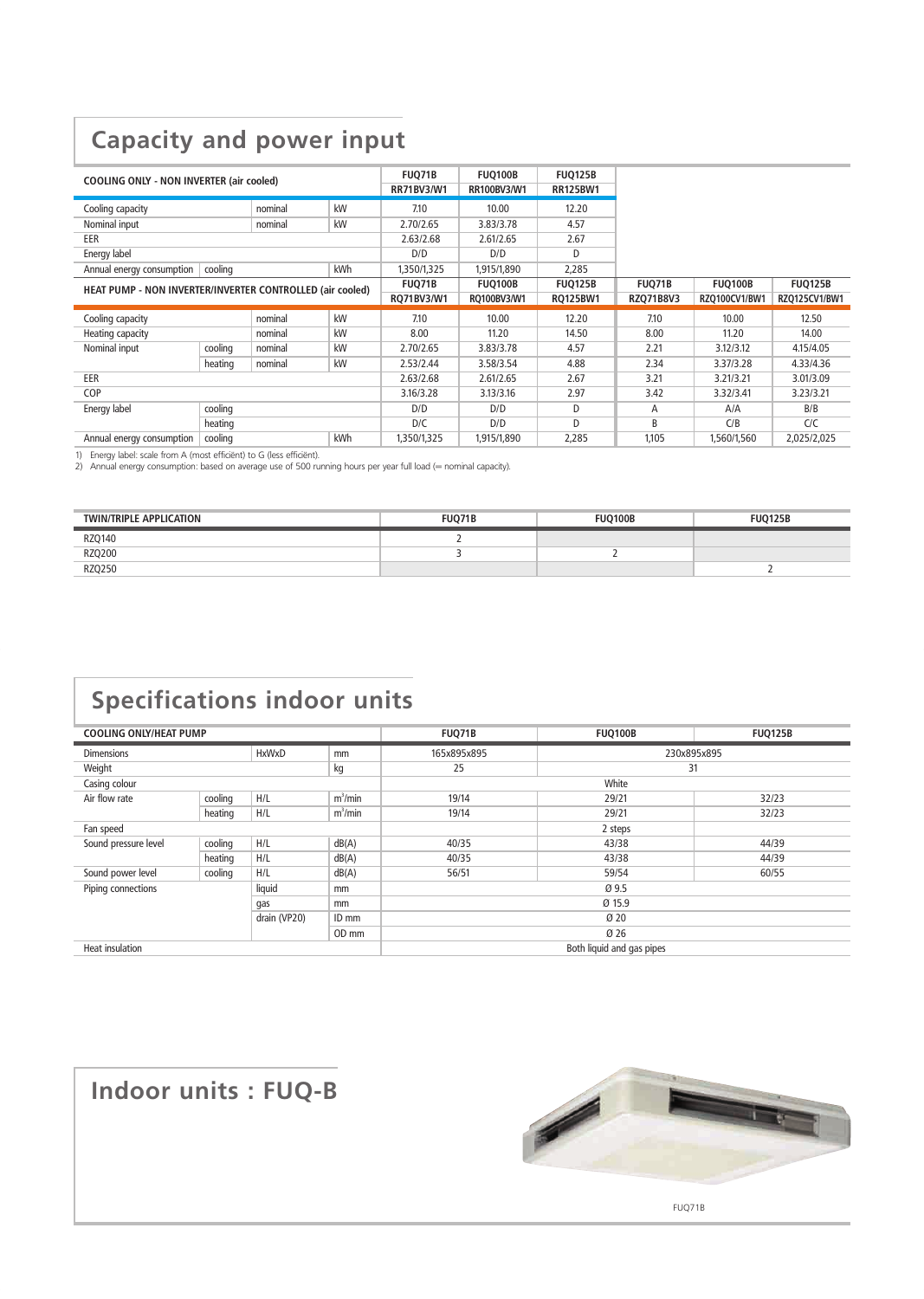# **Specifications outdoor units**

| <b>COOLING ONLY - NON INVERTER CONTROLLED</b> |         |                |       | RR71BV3/W1  | RR100BV3/W1                | <b>RR125BW1</b> |                           |               |                  |                            |               |
|-----------------------------------------------|---------|----------------|-------|-------------|----------------------------|-----------------|---------------------------|---------------|------------------|----------------------------|---------------|
| <b>Dimensions</b>                             |         | <b>HxWxD</b>   | mm    | 770x900x320 | 1.170x900x320              |                 |                           |               |                  |                            |               |
| Weight                                        |         |                | kg    | 83/81       | 102/99                     | 106             |                           |               |                  |                            |               |
| Casing colour                                 |         |                |       |             | Daikin white               |                 |                           |               |                  |                            |               |
| Sound pressure level                          |         | Н              | dB(A) | 50          | 53                         | 53              |                           |               |                  |                            |               |
| Sound power level                             |         | H              | dB(A) | 63          | 66                         | 67              |                           |               |                  |                            |               |
| Compressor                                    |         |                | type  |             | Hermetically sealed scroll |                 |                           |               |                  |                            |               |
| Refrigerant type                              |         |                |       |             | R-410A                     |                 |                           |               |                  |                            |               |
| Refrigerant charge                            |         |                | kg/m  | 2.70        | 3.70                       | 3.70            |                           |               |                  |                            |               |
| Maximum piping length                         |         |                | m     |             | 70 (equivalent length 90)  |                 |                           |               |                  |                            |               |
| Maximum level difference                      |         |                | m     |             | 30                         |                 |                           |               |                  |                            |               |
| Operation range                               |         | from $\sim$ to | °CDB  |             | $-15 - 46$                 |                 |                           |               |                  |                            |               |
| HEAT PUMP - NON INVERTER/INVERTER CONTROLLED  |         |                |       | RO71BV3/W1  | RO100BV3/W1                | RO125BW1        | RZQ71B8V3                 | RZQ100CV1     | <b>RZO100BW1</b> | RZQ125CV1                  | RZQ125BW1     |
|                                               |         |                |       |             |                            |                 |                           |               |                  |                            |               |
| <b>Dimensions</b>                             |         | <b>HxWxD</b>   | mm    | 770x900x320 | 1,170x900x320              |                 | 770x900x320               | 1,170x900x320 | 1,345x900x320    | 1,770x900x320              | 1,345x900x320 |
| Weight                                        |         |                | kg    | 84/83       | 103/101                    | 108             | 68                        | 103           | 106              | 103                        | 106           |
| Casing colour                                 |         |                |       |             | Daikin white               |                 |                           |               | Ivory white      |                            |               |
| Sound pressure level                          | cooling | H              | dB(A) | 50          | 53                         | 53              | 47(43)                    | 49(45)        | 49(45)           | 50(45)                     | 50(45)        |
| (night quiet mode)                            | heating | H              | dB(A) | ٠           |                            |                 | 49                        | 51            | 51               | 52                         | 52            |
| Sound power level                             | cooling | H              | dB(A) | 63          | 66                         | 67              | 63                        | 65            | 65               | 66                         | 66            |
| Compressor                                    |         |                | type  |             | Hermetically sealed scroll |                 | Herm. sealed swing        |               |                  | Hermetically sealed scroll |               |
| Refrigerant type                              |         |                |       |             | R-410A                     |                 |                           |               | R-410A           |                            |               |
| Refrigerant charge                            |         |                | kg/m  | 2.70        | 3.70                       | 3.70            | 2.8                       | 3.7           | 4.3              | 3.7                        | 4.3           |
| Maximum piping length                         |         |                | m     |             | 70 (equivalent length 90)  |                 | 50 (equivalent length 70) |               |                  | 75 (equivalent length 95)  |               |
| Maximum level difference                      |         |                | m     |             | 30                         |                 |                           |               | 30               |                            |               |
| Operation range                               | cooling | from $\sim$ to | °CDB  |             | $-5 - 46$                  |                 |                           |               | $-15 - 50$       |                            |               |

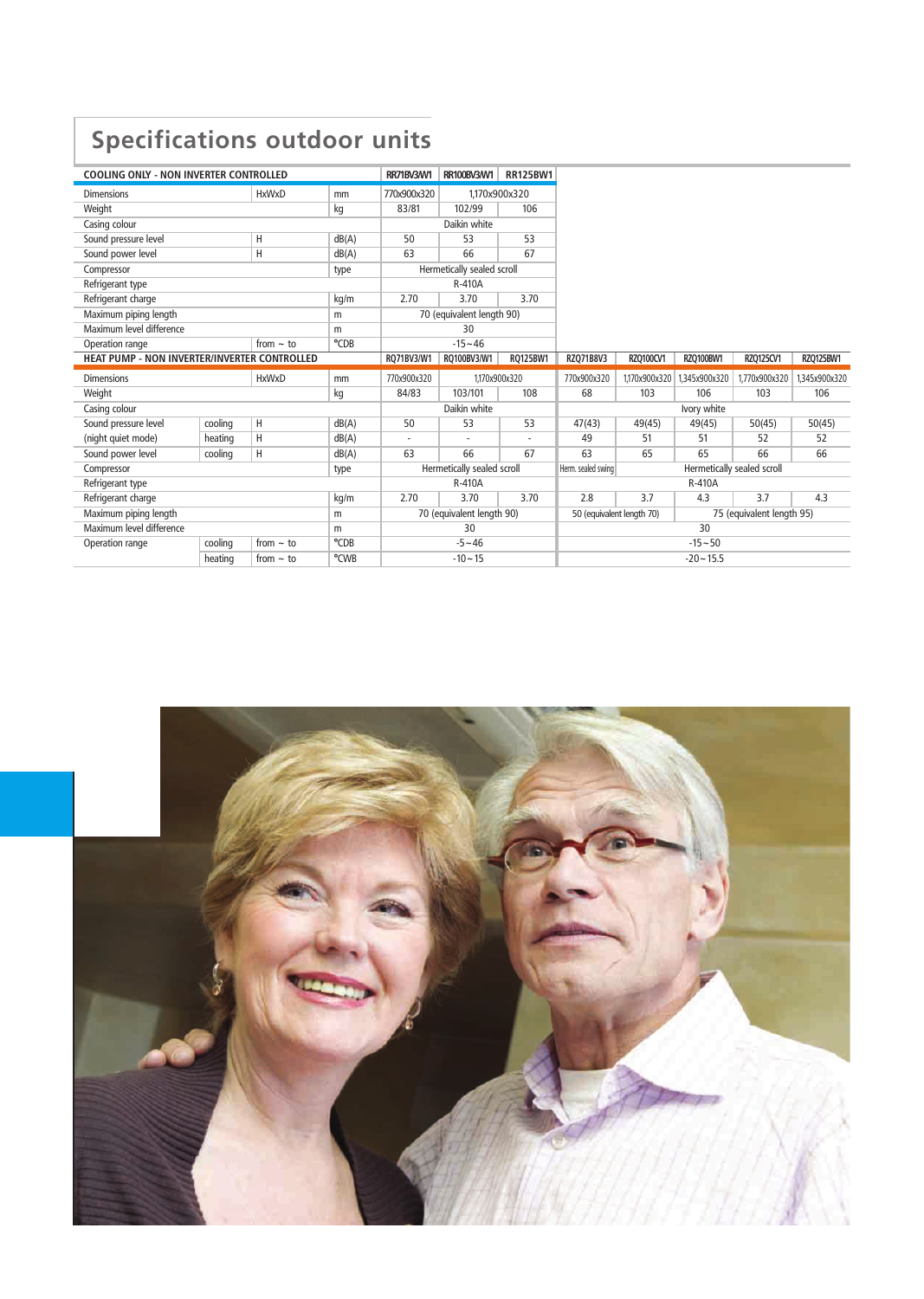## **Accessories: control systems**

| <b>INDOOR UNITS</b>                           |              | FUQ71B          | <b>FUQ100B</b>  | <b>FUQ125B</b> |  |  |
|-----------------------------------------------|--------------|-----------------|-----------------|----------------|--|--|
| Wired remote control                          |              | <b>BRC1D52</b>  |                 |                |  |  |
| Infrared remote control                       | cooling only | <b>BRC7C529</b> |                 |                |  |  |
|                                               | heat pump    | <b>BRC7C528</b> |                 |                |  |  |
| Centralised remote control                    |              |                 | DCS302C51       |                |  |  |
| Unified ON/OFF control                        |              |                 | DCS301B51       |                |  |  |
| Schedule timer                                |              | DST301B51       |                 |                |  |  |
| Electrical box with earth terminal (2 blocks) |              | <b>KJB212A</b>  |                 |                |  |  |
| Electrical box with earth terminal (3 blocks) |              | <b>KJB311A</b>  |                 |                |  |  |
| Wiring adapter for electrical appendices (1)  |              | KRP4A53*        |                 |                |  |  |
| Interface adapter for Sky Air                 |              | DTA112B51       |                 |                |  |  |
| Installation box for adapter PCB              |              | <b>KRP1B97</b>  |                 |                |  |  |
| Remote ON/OFF, forced OFF                     |              | EKRORO          |                 |                |  |  |
| Remote sensor                                 |              |                 | <b>KRCS01-1</b> |                |  |  |

(1) Installation box for adapter PCB (KRP1B97) is necessary for each adapter marked with \*.



## **Accessories: indoor units**

| <b>INDOOR UNITS</b>                    | <b>FUO71B</b><br><b>FUO100B</b> |  | <b>FUO125B</b> |  |  |
|----------------------------------------|---------------------------------|--|----------------|--|--|
| L-type piping kit                      | KHFP49MA140                     |  |                |  |  |
| Replacement long-life filter           | KAF495FA140                     |  |                |  |  |
| Sealing member of air discharge outlet | KDBH49FA80<br>KDBHJ49F140       |  |                |  |  |
| Decoration panel for air discharge     | KDBTJ49F80<br>KDBTJ49F140       |  |                |  |  |
| Vertical flap kit                      | KDGJ49F140<br>KDGJ49F80         |  |                |  |  |

# **Accessories: outdoor units**

| <b>OUTDOOR UNITS</b> |                                                   | RR/RO71B | <b>RR/RO100B</b> | <b>RR/RO125B</b> | <b>RZO71B</b> | <b>RZO100CV1/BW1</b><br><b>RZO125CV1/BW1</b> |
|----------------------|---------------------------------------------------|----------|------------------|------------------|---------------|----------------------------------------------|
| Central drain plug   |                                                   |          | KKPJ5F180        |                  |               | KKPJ5F180                                    |
| Refrigerant          | for twin                                          |          | KHRO22M20TA      |                  |               | KHRO22M20TA                                  |
| branch piping        | for triple                                        | KHRO127H |                  |                  | KHRO127H      |                                              |
|                      | for double twin                                   |          |                  |                  |               | KHRQ22M20TA (x3)                             |
| Demand adapter kit   | remote control of sound reduction and power input |          |                  | ٠                |               | <b>KRP58M51</b>                              |

1)  $V1 = 1 \sim$ , 230V, 50Hz; V3 = 1 $\sim$ , 230V, 50Hz<br>2) Nominal cooling capacities are based on: indoor temperature 27°CDB/19°CWB • outdoor temperature 35°CDB • refrigerant piping length 7.5m • level difference 0m.<br>3) Nominal